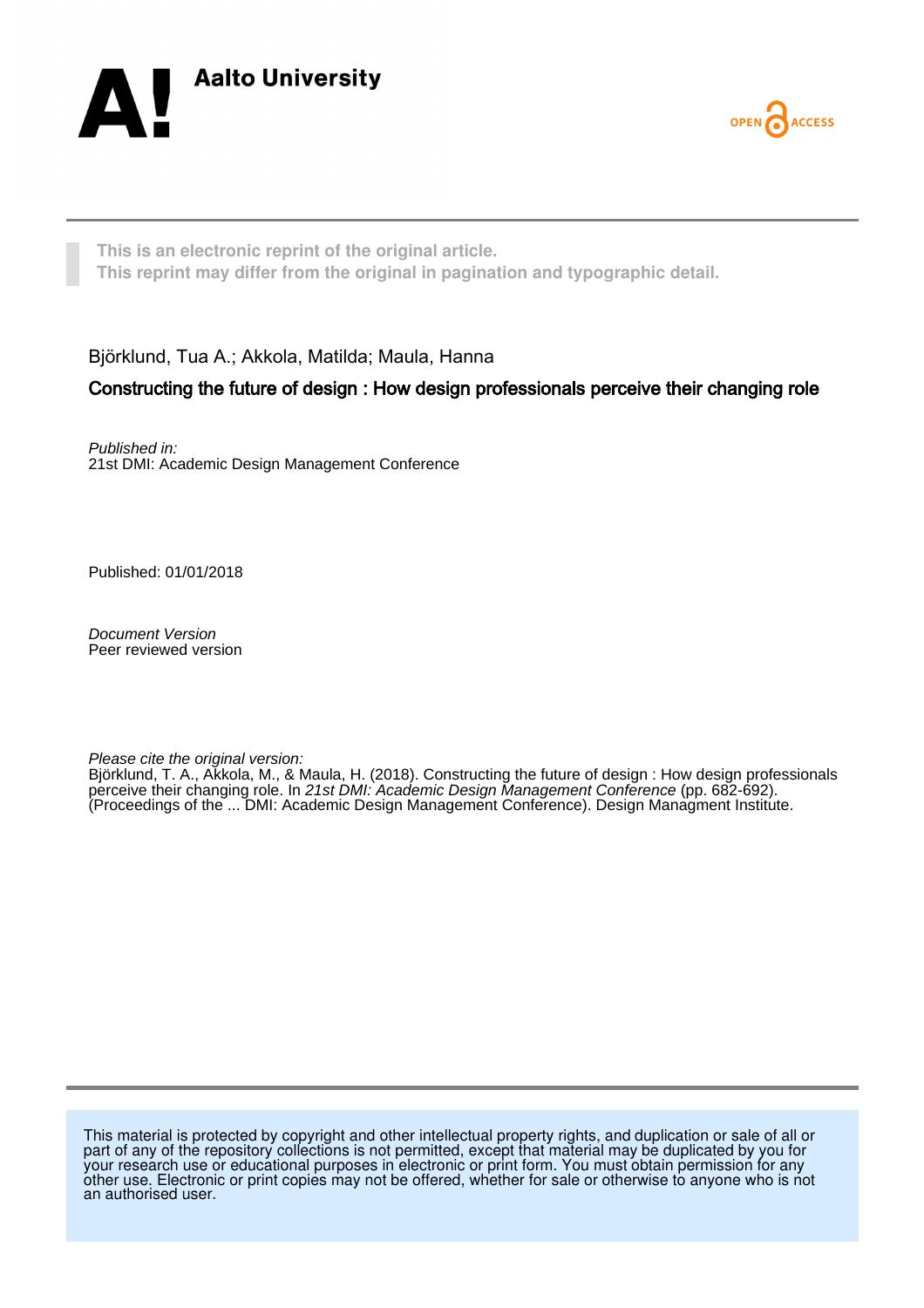21st DMI: Academic Design Management Conference Next Wave London, UK, 1-2 August, 2018



# **Constructing the future of design: How design professionals perceive their changing role**

Tua A. BJÖRKLUND<sup>\*a</sup>, Matilda AKKOLA<sup>a</sup> and Hanna Maula <sup>b</sup> a Aalto University Design Factory; **b** Aalto University School of Business

> *Design and design thinking have boomed in the past decade, expanding design considerations into new areas of application and a wide range of organizations across industry types. What implications does the changing role of design have for design practitioners? How do they see their role going forward? To add the voice of designers themselves to research, this study builds on 66 interviews that were conducted in 2017 at six offices of a design agency in North America and Europe. The interviewees reported believing in the continued growth of design, with increasing importance and influence of both technology and the human element in design, designers acting as boundary spanners. Five pairs of opposite myths of the future were identified, representing trends in different directions in their emphasis on key influences, scope, organizing, skills and prestige of design. As our perceptions and the sense we make of the world around us influence our choices and actions, the beliefs we hold of the future can be self-reinforcing. The results emphasize the expansion of skills in creating and harnessing interconnections between technology, people and design that designers believe will be required in the future for the field to flourish.*

*Keywords: designer; design agency; future of design; design thinking; digitalization; narratives*

 <sup>\*</sup> Corresponding author: **Tua Björklund** | e-mail: **[tua.bjorklund@aalto.fi](mailto:tua.bjorklund@aalto.fi)**

Copyright © 2018. Copyright in each paper on this conference proceedings is the property of the author(s). Permission is granted to reproduce copies of these works for purposes relevant to the above conference, provided that the author(s), source and copyright notice are included on each copy. For other uses, including extended quotation, please contact the author(s).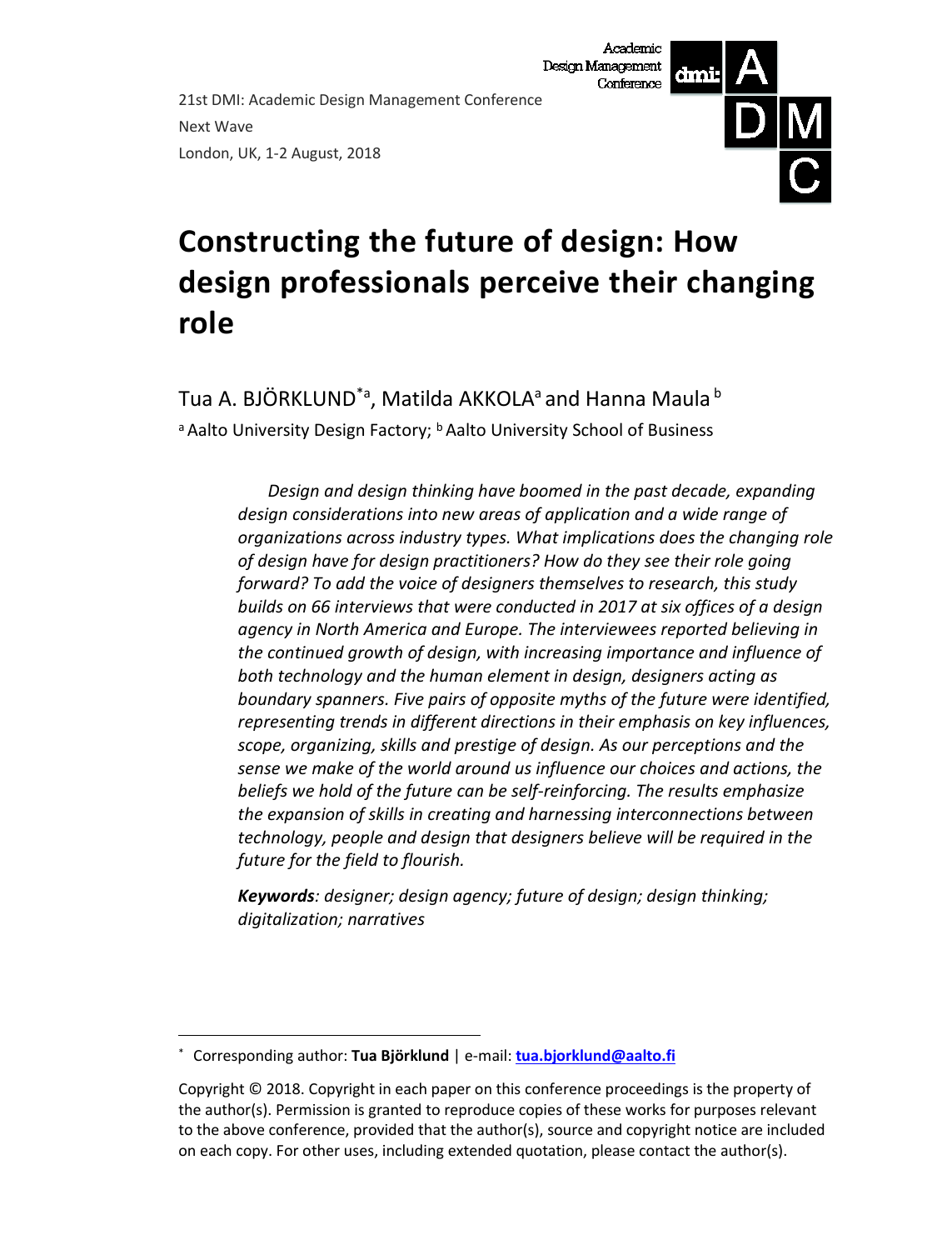### **Introduction**

In the innovation economy of today, design has come to play a greater role in helping companies gain a competitive advantage (Brown, 2008; Gruber et al., 2015). Not only do customers expect well-designed experiences and products, but the organizations need to be well designed to thrive in the ever changing business environments. Investments into design talent, acquisitions of design agencies and the continuous rise of designer ratios (e.g. Maeda et al., 2017, 2018) indicate that many companies have acknowledged the benefits of employing design professionals and have started to implement design more comprehensively in their daily activities. Indeed, design centric organizations have outperformed the S&P 500 for several years in a row now (Rae, 2016).

In addition to more traditional design activities within for example product development, the now booming design thinking movement has expanded the realm of what is considered as the playfield for designers into e.g. new strategies and employee experiences (Gruber et al., 2015), using design activities within non-design fields and operations within companies (e.g. Brown, 2008; Dorst, 2011; Martin, 2009). Although the past two decades have seen design thinking research rise to accompany the studies that have been conducted since the 1960's on designers' ways of working and thinking (Cross, 2004; Johansson-Sköldberg, Woodilla & Cetinkaya, 2013), a unified definition on what design thinking actually is has yet to emerge (Buchanan, 1992; Carlgren, Rauth & Elmquist, 2016; Dorst, 2011; Johansson-Sköldberg et al., 2013). Design thinking is often referred to as an innovation *process* (e.g. Brown, 2008; Glen et al., 2015), a set of *activities* that keep the customer or end-user in the centre of focus, ranging from user research to prototyping and building valid business cases (e.g. Brown, 2008; Gruber et al., 2015), or as a *tool* or *approach* to build strategies (Brown, 2008), change organisational culture (Brown & Martin, 2015; Kolko, 2015) or solve problems (Cross, 2004; Dorst, 2011; Liedtka, 2014). Regardless of how it's defined, it is clear that companies are increasingly turning towards design thinking to improve their offering and operations.

As a result of the increasing role and prestige of design, designers may find themselves in positions where they are outside of their personal previous professional experience as well as charting new waters for the role of design in general in the entire organization or even industry. Faced with little precedents, designers can end up acting as change agents (Clavert et al., 2018) and champions (Howell & Higgins, 1990), having to push for the issues that they find important so that managers and companies will devote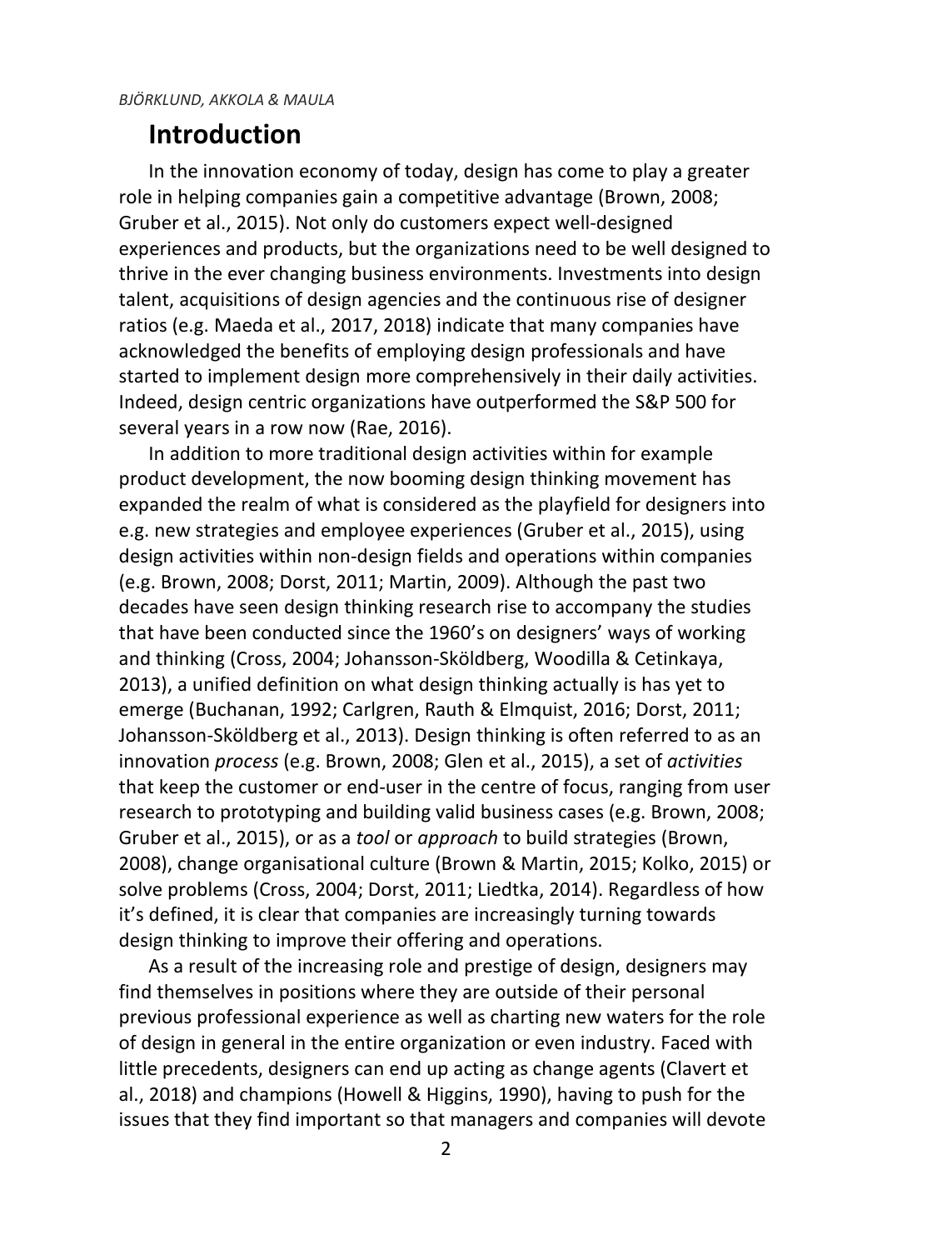more attention and resources towards them (Dutton & Ashford, 1993). However, there has been surprisingly little research on how designers themselves perceive their role and future. Much of design research has been carried out on design students rather than professionals, and those studies that use professional designers tend to rely on just a few participants (Björklund, 2013; Cross, 2004; Defazio, 2008). Based on a study on students of instructional design, uncertainty and designers' attitudes towards it seemed to have a significant role in forming designer identities, but more work is needed to understand professional identities of designers (Tracey & Hutchinson, 2016). Amongst the few exceptions of looking at the designers' perception of their practice and profession, Fayard, Stigliani and Bechky (2017) examined how service designers created a mandate for the occupation. They found a combination of values and material practices to have been important in differentiating the occupation, namely taking a holistic approach, being empathetic and co-creating combined with conducting design research, visualizing and prototyping. Another exception that has focused on professional designers' interpretations of their work can be found in Daly and colleagues' (2012) interview study of a variety of designers (mainly from engineering design, but including also e.g. professional painters and fashion designers). They found several different categories of how design work was experienced by the designers: design as evidence-based decision-making, organized translation, personal synthesis, intentional progression, directed creative exploration, and freedom. This highlights the variety of potential interpretations and experiences within the design profession.

Adding to the few studies of professional designers' interpretations, the current study aims to extend understanding of how designers themselves see their role evolving and perceive the future of their field. Irrespective of whether these represent accurate judgements and predictions of the field, what the designers themselves perceive plays an important role through shaping their behavior. In particular, we explore the myths that designers construct on the future of their field. Myths can be seen as social attempts to "manage" and cope with uncertain future (Boje, Fedor and Rowland, 1982). Rather than being true or false, myths are believed in or not (Emmet & McIntyre, 1970; Mosco, 1998). They can be seen as ideology in narrative form that serve to make sense and organize experience in order to explain the past and to anticipate the future (Lincoln, 2006; Miscione, 2015). So in our context, myths are not seen as opposite to reality, but as a way to look at it and to provide explanations and justifications, helping to deal with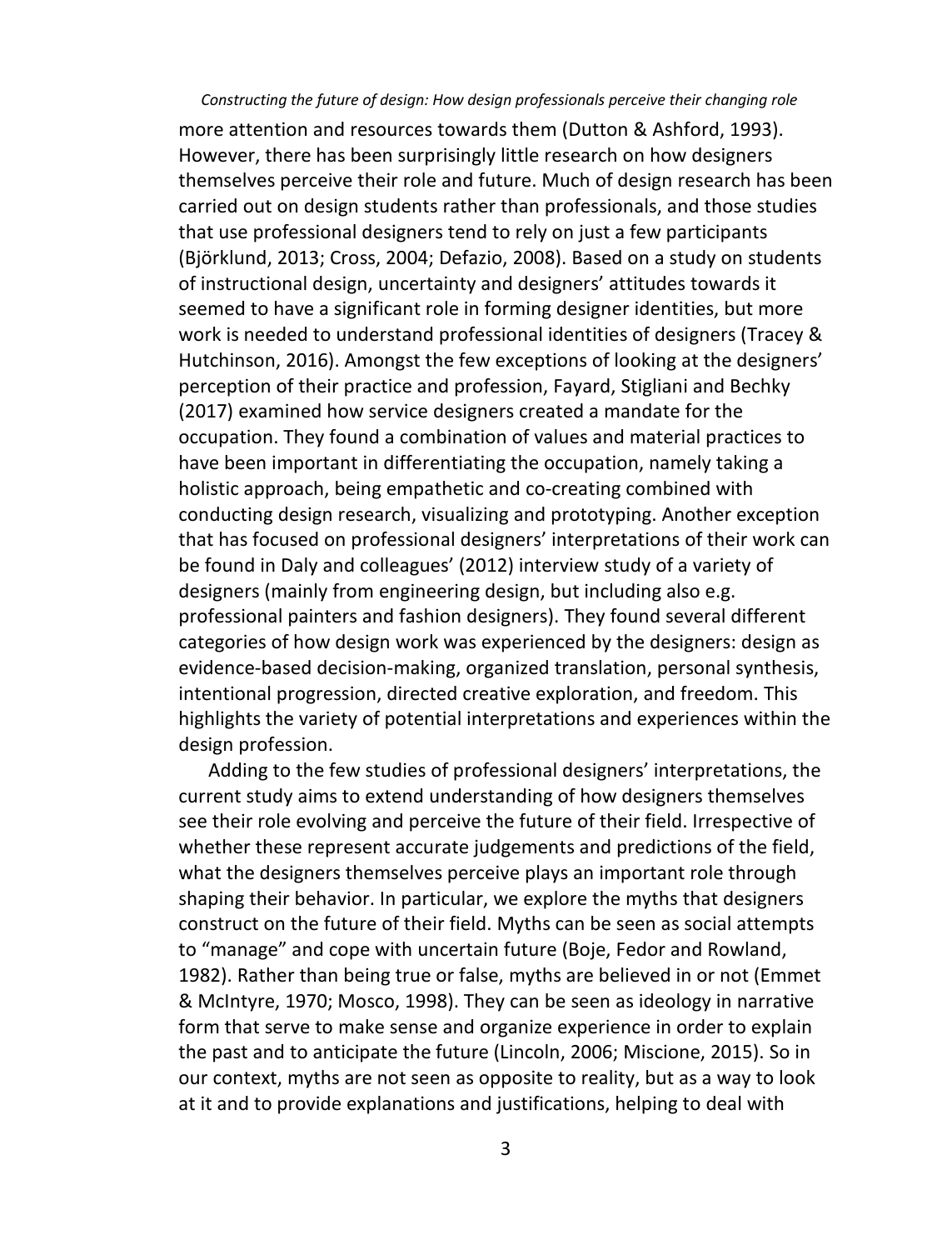uncertainty and contradictions (Miscione, 2015; Lévi-Strauss, 2001). Helping us to cope with the unknown future by making it seem rational (Boje et al., 1982), myths play a defining role in framing sense-making, shaping collective action while at the same time leaving out alternative views (Miscione, 2015). As such, examining the myths of the future of design that designers construct offers an intriguing window into how design professionals themselves portray the changing role they play in many organizations.

### **Methods**

To add the voice of designers themselves to academic discussion on the changing role of design, this study builds on 66 interviews that were conducted in 2017 at six offices of a design agency in North America (n=45) and Europe (n=21). The agency offered a wide variety of services particularly in digital design, employing a variety of design professionals ranging from visual and interaction design to user experience and strategic design. The interviewees included 27 individual contributor designers, 15 lead designers or design managers and 24 other roles within the design agency, such as creative directors and project managers. Most of the interviewees were between their late twenties and early forties, had more than five years of experience in the field of design, and had a college degree.

Interview requests were sent for the entire staff of the design agency, and 66 interviews were booked. The interviews lasted between 20 minutes to one hour, with open-ended questions asked on organizational culture, design practices, and the future of the field, allowing designers to tell their stories in their own words. The interviews were audiorecorded and transcribed for analysis.

Reflections on the future of design were identified from the interview transcripts and segmented into individual arguments. These were then categorized based on thematic similarity of the content (Braun and Clark, 2008). First, we identified 88 repeated or thematically similar segments, which were then categorized into 9 categories, and finally grouped into five larger groups: the influence of technology, the human element, the changing scope, increased emphasis and changing organization. After this, the emerged themes were re-examined to identify the different myths of the future perpetuated in the designers' predictions and visions (Boje et al., 1982). We conceptualize myths as type of narrative: temporal, discursive constructions that provide a means for individual, social, and organizational sensemaking and sensegiving (Vaara et al., 2016), focusing on the future.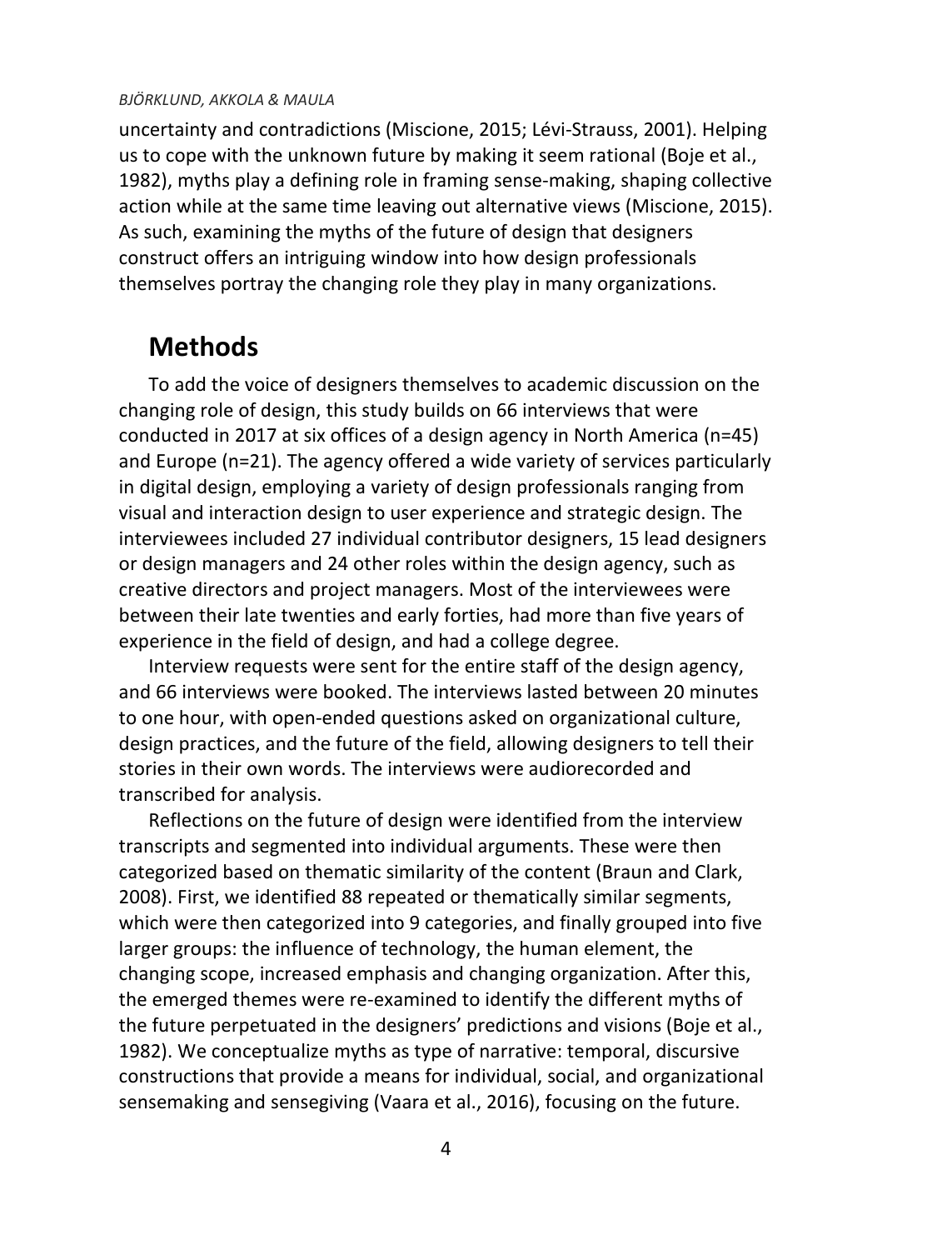# **Results**

# *Themes in the future of design*

| Table 1 The distribution of segments across the identified categories and interview |
|-------------------------------------------------------------------------------------|
| groups.                                                                             |

|              |                    | Amount of segments in the category |                |                |                   |                |                |
|--------------|--------------------|------------------------------------|----------------|----------------|-------------------|----------------|----------------|
|              |                    | From interviewees in the           |                |                | From interviewees |                |                |
| Group        |                    | position of                        |                |                | in the region of  |                | Total          |
|              | Category           |                                    | Design         |                | North             |                | $(n=66)$       |
|              |                    | Designers                          | managers       | Other          | Americal          | Europe         |                |
|              |                    | $(n=27)$                           | $(n=15)$       | $((n=24))$     | $(n=45)$          | $(n=21)$       |                |
| Influenced   | Increasing         | 67                                 | 26             | 21             | 83                | 31             | 114            |
| by           | influence of new   |                                    |                |                |                   |                |                |
| technology   | technology and     |                                    |                |                |                   |                |                |
|              | digitalization     |                                    |                |                |                   |                |                |
| Human        | Focus on people    | 15                                 | 15             | 5              | 23                | 12             | 35             |
| element      | and experiences    |                                    |                |                |                   |                |                |
|              | Increasing         | 9                                  | $\overline{4}$ | 5              | 15                | 3              | 18             |
|              | collaboration,     |                                    |                |                |                   |                |                |
|              | communication      |                                    |                |                |                   |                |                |
|              | and storytelling   |                                    |                |                |                   |                |                |
| Scope        | More               | 16                                 | 10             | 8              | 23                | 11             | 34             |
| changing     | multidisciplinary, |                                    |                |                |                   |                |                |
|              | broad and holistic |                                    |                |                |                   |                |                |
|              | More specialized   | $\overline{4}$                     | $\mathbf{1}$   | $\overline{2}$ | 6                 | $\mathbf{1}$   | $\overline{7}$ |
|              | and detail-        |                                    |                |                |                   |                |                |
|              | focused            |                                    |                |                |                   |                |                |
| Emphasis     | Growth and         | 14                                 | 15             | 8              | 19                | 18             | 37             |
| increasing   | increasing         |                                    |                |                |                   |                |                |
|              | importance         |                                    |                |                |                   |                |                |
| Organization | Moving into        | 5                                  | 3              | 6              | 6                 | 8              | 14             |
| changing     | larger             |                                    |                |                |                   |                |                |
|              | organizations      |                                    |                |                |                   |                |                |
|              | Smaller agencies   | $\overline{2}$                     | $\mathbf{1}$   | $\mathbf{0}$   | $\mathbf{1}$      | $\overline{2}$ | $\overline{3}$ |
|              | Increasingly       | $\Omega$                           | $\Omega$       | $\mathbf{1}$   | $\mathbf{1}$      | $\Omega$       | $\mathbf{1}$   |
|              | outsourced         |                                    |                |                |                   |                |                |
|              | Other              | 3                                  | $\overline{2}$ | 3              | $\overline{7}$    | $\mathbf{1}$   | 8              |
|              | Total              | 135                                | 77             | 59             | 184               | 87             | 271            |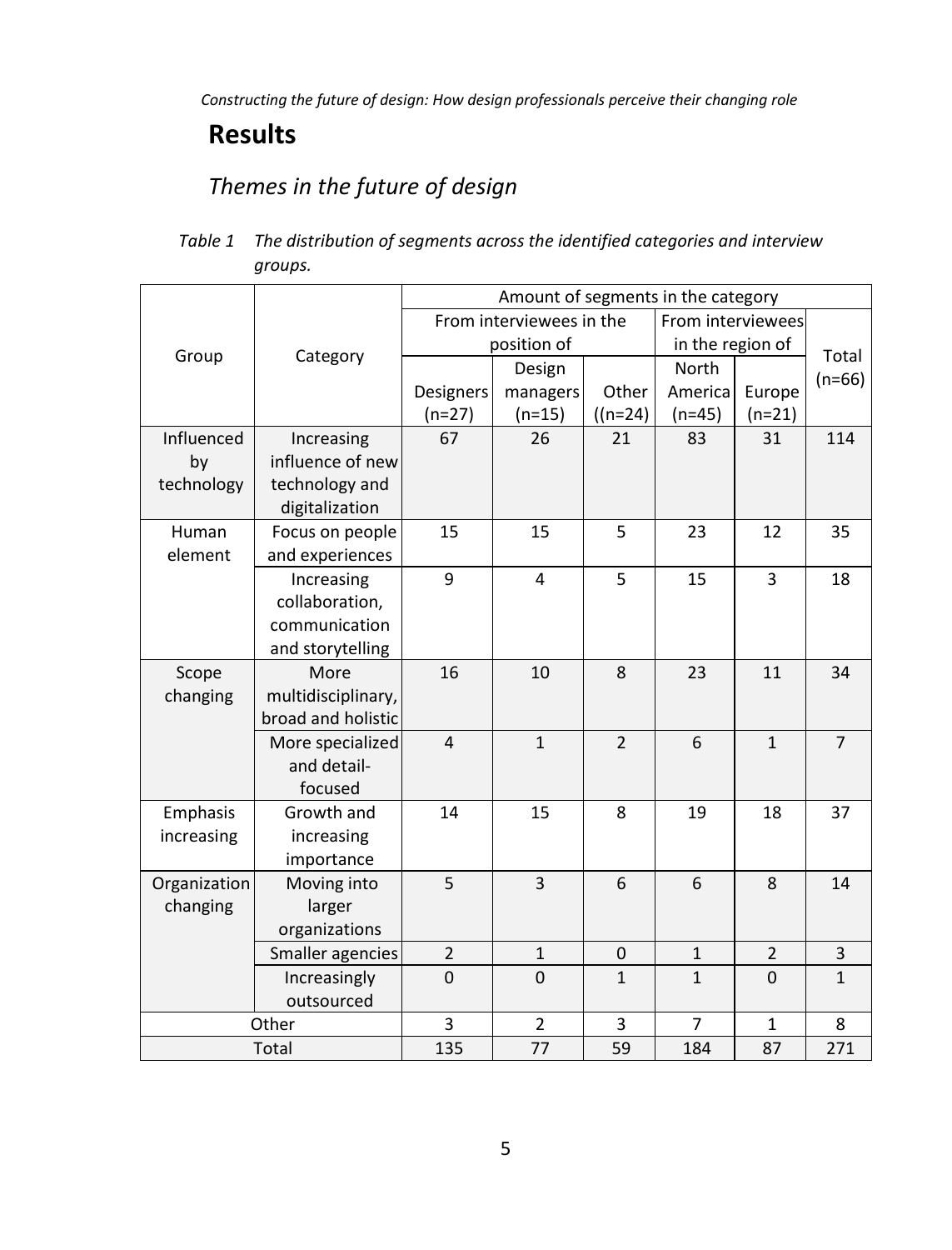The largest category formed by the thoughts on the future of design was the increasing influence new technology and digitalization (n=114). The large influence and particularly virtual reality and augmented reality were highlighted in North America (n=18 and n=18, respectively, compared to n=2 and n=2 in Europe).

*Like, we've got a lot of VR and AR, and we just have so many technologies that help us build better experiences.*

*Definitely excited about the AR side of things, or the more seamless and integrated designing as opposed to - I'm at my computer, then I'm gonna go on a run, and seeing these things as separate, I think it's gonna just continue to blend more and more together.*

Automatization, a tighter combination between designers and developers, and moving away from screen based user interfaces were also brought up frequently, as was the subsequent need for better understanding these new technologies. 73% of segments in the category were mentioned by those in the North American design studios. This largest category accounted for 45% of all of the segments based on the North American responses and 36% of European responses.

*I think design's heading in a direction where people need to understand technology better. The designers need to. So people that are hybrids like me should be better positioned. Because the technology stuff is just so complicated now. And we're gonna move away from screens and we're going to other things, right?*

On the other hand, balancing the technology trends were beliefs in an increasing focus on experiences and people in design in the future (n=35), particularly in the view of the management within the design agency (n=15).

*You need to understand so many more contexts, on one hand of all of these devices and applications, also going now into the organization, how organizational practices change through design. It's kind of, expectations of what we deliver have expanded and expanded all of the time.* 

This was perceived to increase the importance and role of collaboration, communication and storytelling within design (n=18).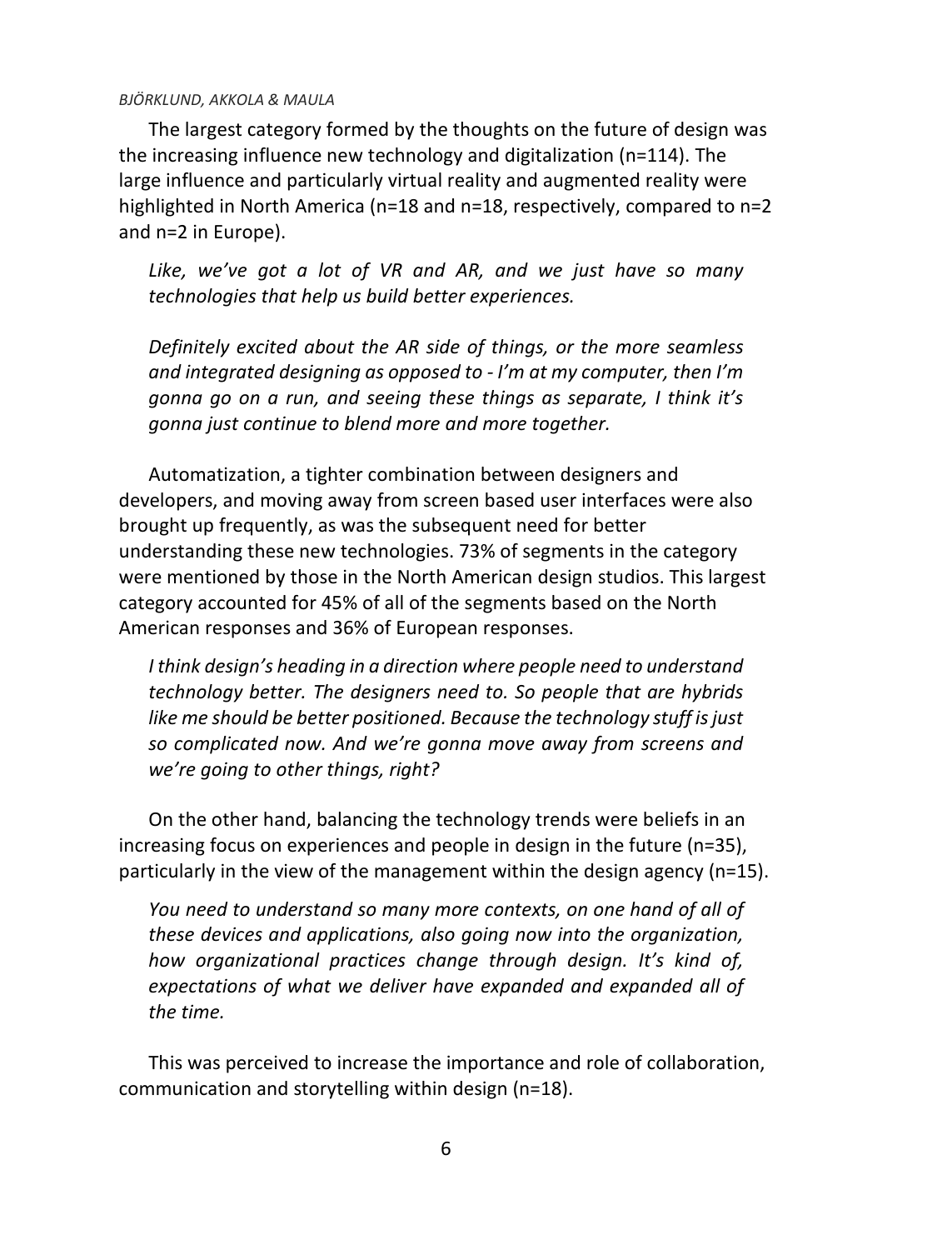*For me, I think storytelling is becoming more and more important. A better understanding of, kind of KPIs and how that relates back into design. So if it could, I don't know, it's kind of like the sandwich; the top of it that's story and it leads people into it, and then big data is the end of it where you understand that it is relevant.*

A further 37 segments contained expressed beliefs that the field of design is growing in size and recognition. Here North American and European interviews yielded comparable amounts of segments. 40% of these segments came from the interviews of design leads and design managers.

*I* see that a lot of companies, or most companies now recognize that *they need some kind of user and customer experience team. So, you're seeing a lot of these more old-school companies catching up and saying like: Oh, I need a design team now, but I'm not really sure what they really do.*

*I think we're starting to see that design is becoming more respected and more valued. So, I don't really know where it's going, but I think the field is continuing to grow, and people are starting to understand things like service design, and understanding cohesive, like holistic, experiences, and these things matter. So, I think we're going to see a lot more of that, like just a lot more opportunities than we have previously.* 

This growing recognition was thought to have an impact on the scope of design in the future. Many of the interviewees expressed beliefs that the increased recognition of importance would lead to design becoming more multidisciplinary and holistic, taking the context into account to a further degree (n=34).

*If you're for example a visual designer, you need to understand coding, it's becoming a bit more diverse. There's a plethora of titles, that's a good term at this moment as well, but perhaps increasingly so that there are no two equal, everyone has their combinations, specialties what they can do, but it's not enough anymore that you can do one thing in a silo, you need to diversify.*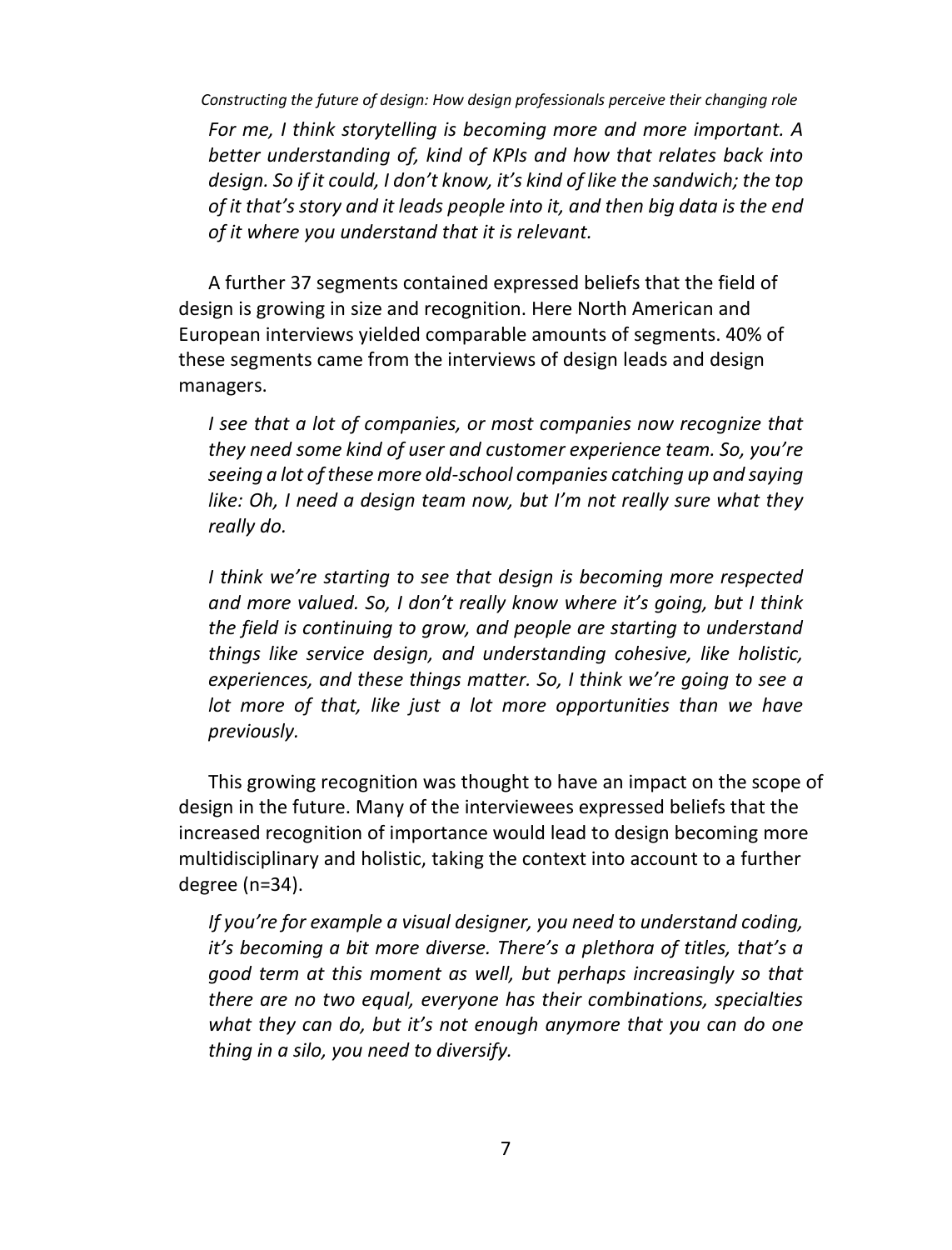Some, however, saw the implication of design expanding as needing to become more narrow, going into more details, or design becoming more automated (n=7).

*I think it's just gonna continue to expand into more and more areas, so I see the need to specialise more and more within design as a broad field because now it's getting so large that - I mean you can be an interaction designer, visual designer, service design, customer experience design, industrial design, there's all these subcategories to design. So I honestly, I see the need to specialise more.*

*The logic of the interactions can be automatized, and it can easily be automatized what I'm doing, because I draw pictures of how things should work. [...] So I should be thinking maybe about the logic then that is partly automatized, developing the platform.*

In addition to changes in scope, the growing role of design was thought to have an impact on the way design is organized. Some saw design becoming more incorporated into larger organizations (n=14), whereas a few designers foresaw a revival of smaller design agencies (n=3) and one interviewee predicted increasing outsourcing of design (n=1).

*[The diversifying in design] can be seen also in companies, that's why there are these type of acquisitions, all consultancies are buying design agencies, development houses are buying design agencies, design agencies are buying development houses.*

*I think that [smaller agencies] are slowly dying away. And what I've discussed with people quite a lot, and heard from our customers as well, that clients are, we have a lot of clients who have worked earlier with [these small agencies]. And they are really skeptic, they are really skeptical towards us, have a bit of this attitude that well, what do you actually know about product development. Yeah, it's really strange, they hire agencies, but then simultaneously they are picky and[...] have already a prejudiced attitude.* 

Finally, nine segments reflected foreseeing a general change in the role of design, increased measuring of the impact design, increased need for adaptability and iteration, design for efficiency and difficulties in talent retention.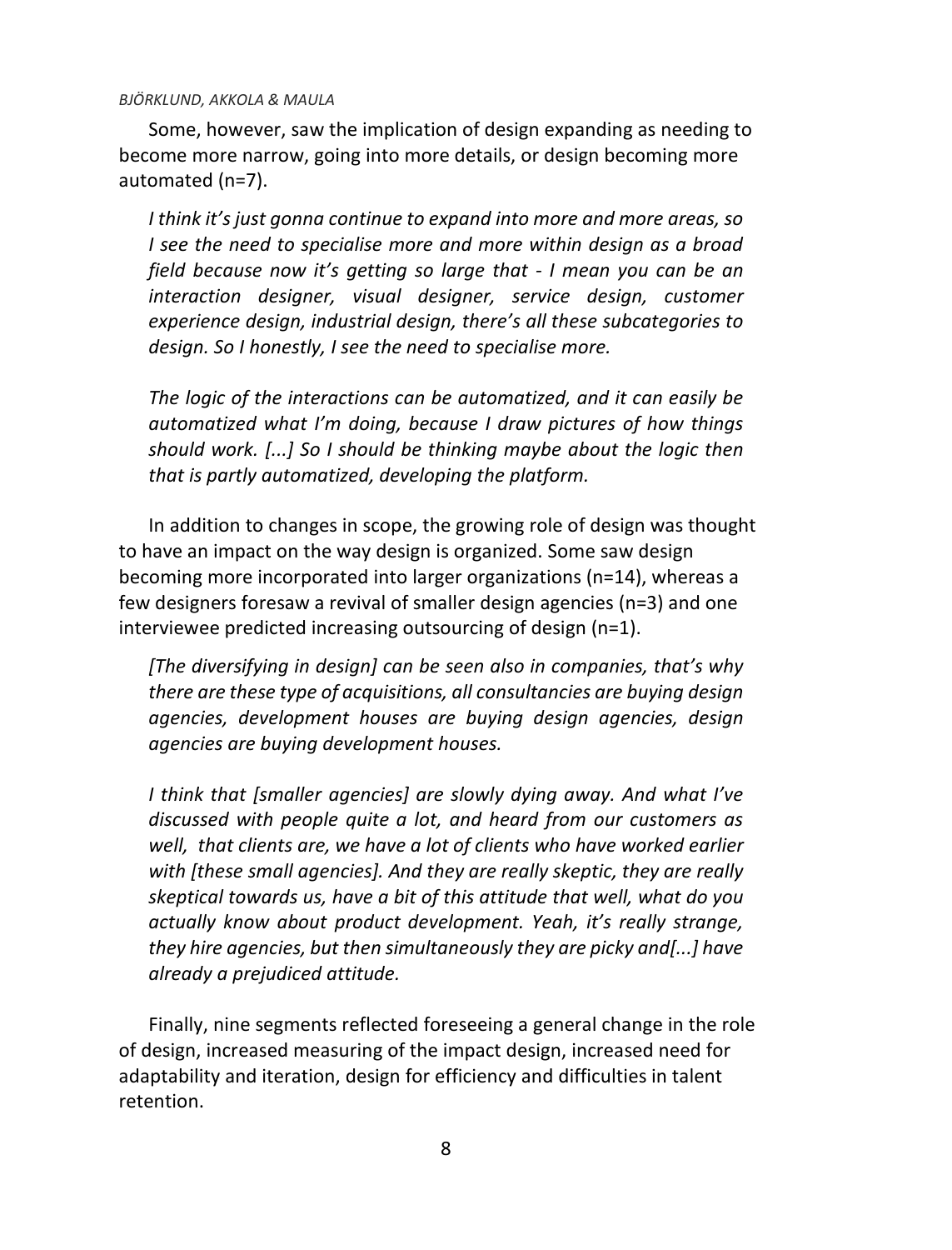### *Underlying myths of the future*

From the responses and the themes that emerged from the thematic analysis, we identified five pairs of opposite myths of the future, that while not necessarily mutually exclusive, represented trends in different directions in their emphasis on key influences, needed skills, scope, organizing, and prestige of design in the future (see Table 2, below).

|              |               | Myths                                                                 |  |  |  |  |
|--------------|---------------|-----------------------------------------------------------------------|--|--|--|--|
| Effect       | Ends of the   |                                                                       |  |  |  |  |
| on design    | continuum     | Example quote                                                         |  |  |  |  |
| <b>Being</b> | <b>New</b>    | It's so open right now. There's so much going on, with all that's     |  |  |  |  |
| influenced   | technology    | coming out. And, you know, it's interesting to kind of say, okay,     |  |  |  |  |
| by           |               | well, the future is voice UI, voice-activated UI or VR or AR or       |  |  |  |  |
|              |               | something like that. But then, thinking about realistic               |  |  |  |  |
|              |               | applications for it is one of the interesting things for me,          |  |  |  |  |
|              |               | because having been doing design for so long, one of the things       |  |  |  |  |
|              |               | sometimes I look out for is kind of the novelty idea.                 |  |  |  |  |
|              | Human needs   | It's really interesting because I think a lot of tools as far as like |  |  |  |  |
|              |               | automation and AI will play a big role in design, and so then         |  |  |  |  |
|              |               | how as a visual designer do I make myself relevant. The design        |  |  |  |  |
|              |               | process as design is getting more and more systemised and             |  |  |  |  |
|              |               | things like different AI can build components for you. And I          |  |  |  |  |
|              |               | think it's being able to demonstrate under, with deep empathy         |  |  |  |  |
|              |               | of the user as well as the behavioral science behind design and       |  |  |  |  |
|              |               | visual elements, being able to understand that, translate it, and     |  |  |  |  |
|              |               | being able to offer unique experiences outside of maybe what          |  |  |  |  |
|              |               | something can be automated.                                           |  |  |  |  |
| Required     | Under-        | I think the future for designers, you have to, it's getting where     |  |  |  |  |
| skills       | standing      | you need to understand the underlying technology a lot more           |  |  |  |  |
|              | technology    | than you used to, it used to, I think even just a couple of years     |  |  |  |  |
|              |               | ago it felt like you could just understand what's going on on the     |  |  |  |  |
|              |               | screen and be a good designer, but now [] it's not, it's more         |  |  |  |  |
|              |               | complicated than designers need to know how to code or                |  |  |  |  |
|              |               | something like that, it's just, I need to actually have a             |  |  |  |  |
|              |               | technological fluency that wasn't required before.                    |  |  |  |  |
|              | Collaboration | The best designers I've ever worked with are great storytellers.      |  |  |  |  |
|              | and           | And not only so they can sell work, because they can sell their       |  |  |  |  |
|              | storytelling  | idea to a client, but they can also sell their actual designs to a    |  |  |  |  |
|              |               | client. And that's, to me, and I preach that to everyone here,        |  |  |  |  |
|              |               | storytelling is the biggest thing you can work on.                    |  |  |  |  |

*Table 2 The identified pairs of myths of design in the future.*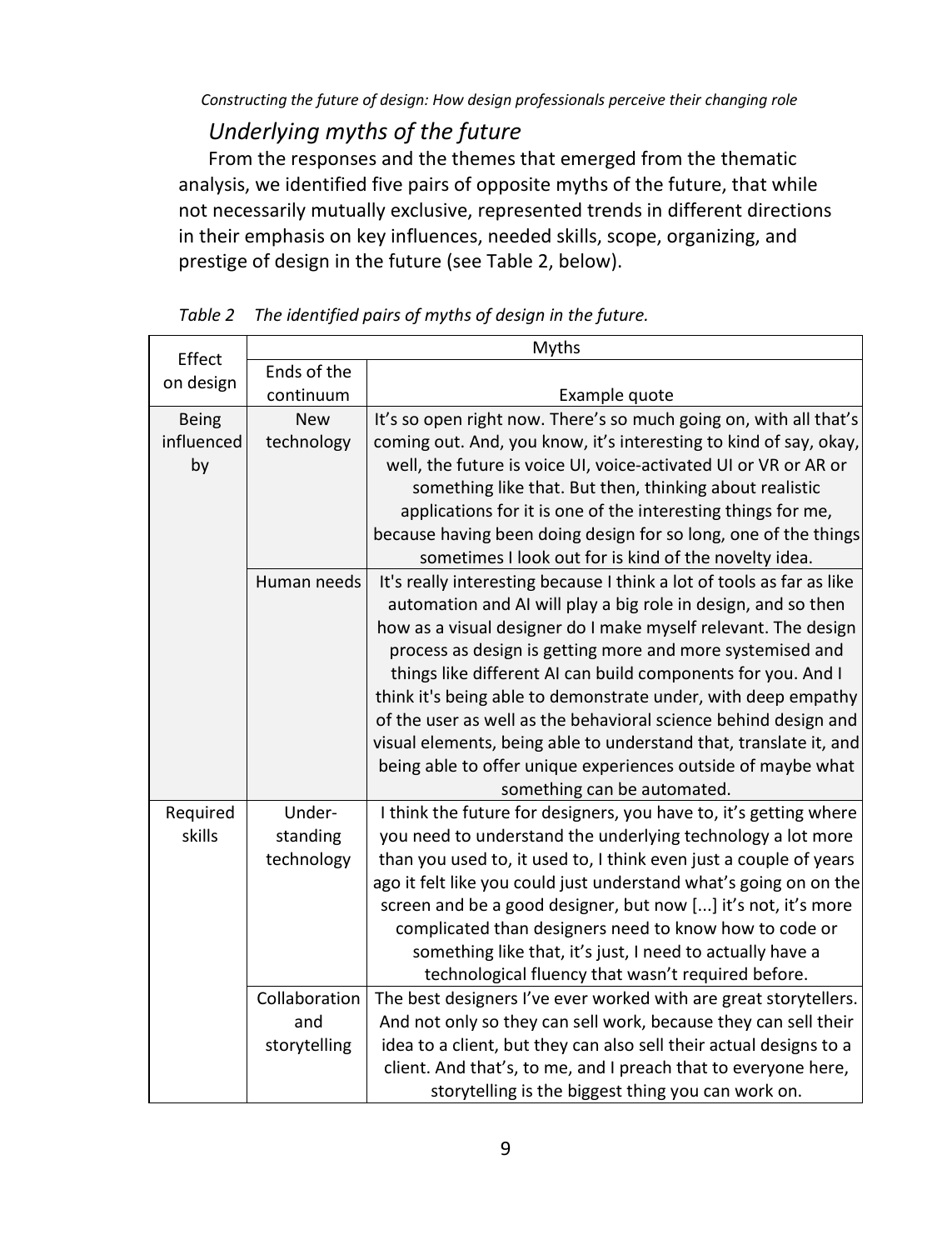| So, I think we're just going to keep seeing it grow and the value<br>Scope<br>Wide and                                                                  |  |
|---------------------------------------------------------------------------------------------------------------------------------------------------------|--|
| holistic<br>of it continue to grow. I don't know, like in terms of roles, or,                                                                           |  |
| you know, you see a lot of people becoming more hybrid and                                                                                              |  |
| wanting to do more. Typically, people have been pretty siloed                                                                                           |  |
| in their expertise. But I see a lot of the designers on my team,                                                                                        |  |
| like they don't want to be cornered into being one specific                                                                                             |  |
| thing, they want to bethey want to be knowledgeable in lots                                                                                             |  |
| of things, from visual design and interaction design to motion                                                                                          |  |
| graphics orthere's a lot more that goes into things now;                                                                                                |  |
| versus, just like making some wire frames or just doing a visual                                                                                        |  |
| comp. Like, people are starting to become design thinkers, all-                                                                                         |  |
| around design thinkers, and how that applies to every problem.                                                                                          |  |
| Narrow and<br>This is probably the same type of cycle that there was in the                                                                             |  |
| specialized<br>advertising industry at some point, companies wanting to                                                                                 |  |
| create internal advertising agencies and internalize all of the                                                                                         |  |
| advertising know-how. The ten, twenty years later                                                                                                       |  |
| understanding that hey, this actually kills creativity, that this                                                                                       |  |
| isn't a good idea. And then they left outside again, and you can                                                                                        |  |
| tell that the same is maybe going on in design, that large                                                                                              |  |
| companies are creating design departments and companies are                                                                                             |  |
| trying to merge, and then at some point I could imagine that                                                                                            |  |
| the same thing happens, realizing that this wasn't such a good                                                                                          |  |
| thing, and then we specialize again                                                                                                                     |  |
| Moving into<br>Well the trend is clear, now companies like ours are being<br>Organizing                                                                 |  |
| bought almost weekly someone buys a design agency, the<br>large                                                                                         |  |
| organizations<br>future is more delivering whole entities I imagine. Now                                                                                |  |
| development houses and design agencies have been merging or                                                                                             |  |
| have been bought.                                                                                                                                       |  |
| Revival of<br>Even though companies are investing in their own teams, it                                                                                |  |
| small<br>hasn't negated the need for external design teams, simply                                                                                      |  |
| boutique<br>because some cannot manage such a large bunch of designers,                                                                                 |  |
| agencies<br>and then the project nature, projects are, there can be internal                                                                            |  |
| designers who are in charge of the whole, but then when there                                                                                           |  |
| are projects, more hands are needed on deck so much.<br>Highly                                                                                          |  |
| Awareness is increasing, so the interaction with clients will<br>Prestige<br>regarded<br>improve [], the role of agencies like ours is growing in these |  |
| organizations, because they are coming to understand the                                                                                                |  |
| value that we bring.                                                                                                                                    |  |
| Offshored<br>It starts to move, that drive towards lower cost without                                                                                   |  |
|                                                                                                                                                         |  |
|                                                                                                                                                         |  |
| and<br>compromising the quality or whatever you offer, moves your<br>delivery resources to lower and lower the cost. Which means,<br>outsourced         |  |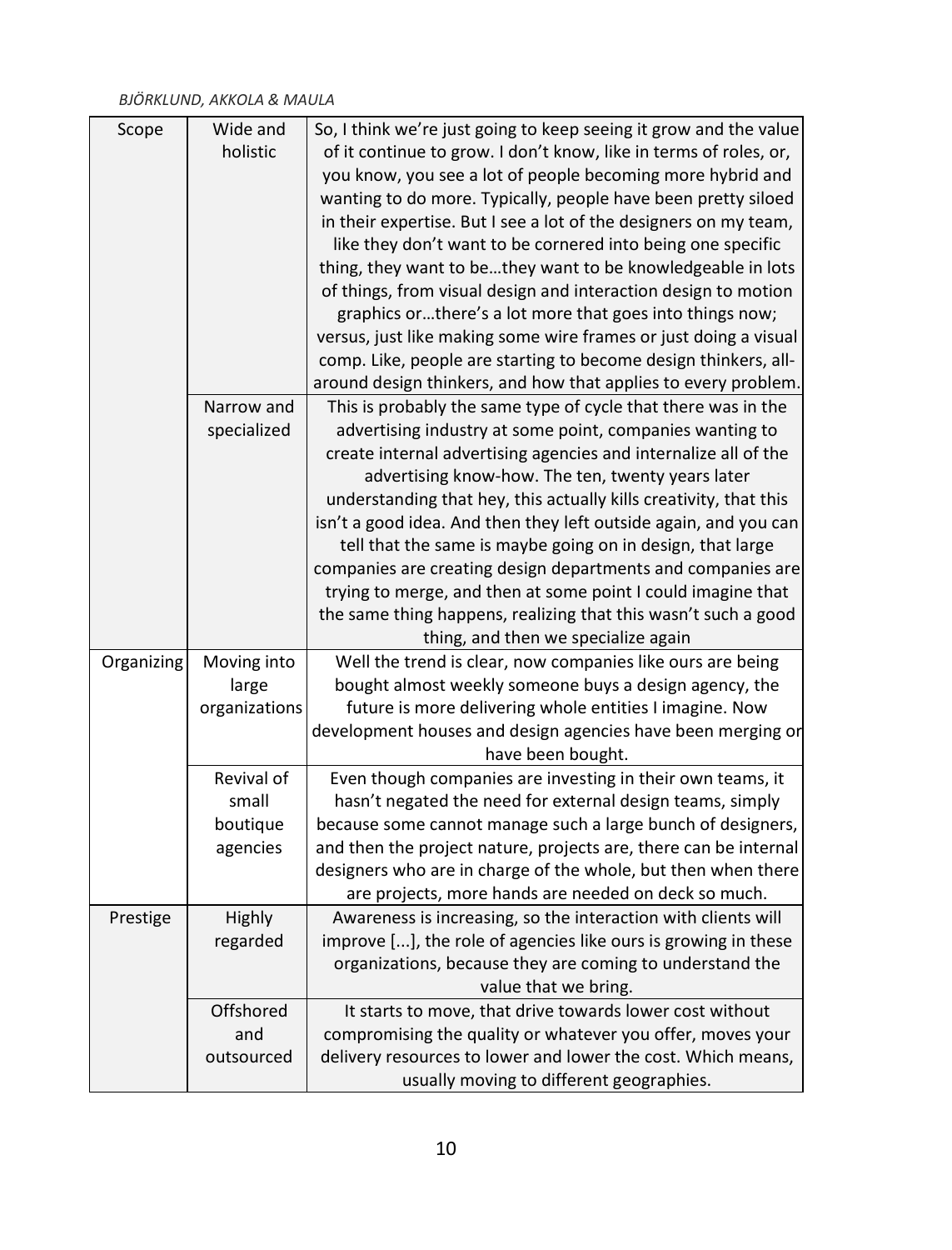In the first two pairs of myths – the degree of influence by new technology or the human element and the required skills in technology and communication – narratives on both ends of the continuum were frequent in the data and could appear in the same interviews side-by-side. However, in the latter three pairs of the scope, organizing and prestige of design in the future, there was a clearly dominant myth – design becoming more multidisciplinary and holistic, design moving into larger organizations and design becoming more highly regarded – that was perpetuated in most of the interviews. The opposite end – design becoming more narrow and specialized, moving into smaller organizations or being offshored – was construed only in a few interviews and to the exclusion of the opposing myth.

### **Discussion**

Based on 66 interviews at six sites of a fast-growing design agency in North America and Europe, the current study examined how design professionals themselves see the future of their field. In addition to recurring themes in their responses, we identified five pairs of myths of the future. By myths, we refer to discursive constructions rather than true or false representations of the future. Boje et al. (1982) identified four different types of myths: (1) myths that create, maintain, and legitimize past, present, and future actions and consequences, (2) myths that maintain and conceal political interests, (3) myths that help explain and create cause and effect relationships, and (4) myths that rationalize complexity and turbulence to allow for taking predictable action. Out of these, the myths expressed by the designers in the current study were perhaps most closely aligned with those that create and legitimize present and future actions and rationalize complexity.

*What I see [is] that design is obviously getting more acceptance than it did several years ago and we're finally getting a seat at the table, we are at the forefront of incoming technologies.* 

This study makes three theoretical contributions. First, this study helps us to better understand how designers make sense of the future and in particular how myths are constructed to understand the unknown and to reduce uncertainty related to it. The myth's purpose is to essentially define meaningful relationships to mysteries or make sense of an inaccessible, enigmatic future (see Nicholson and Anderson, 2005). Mythmaking is an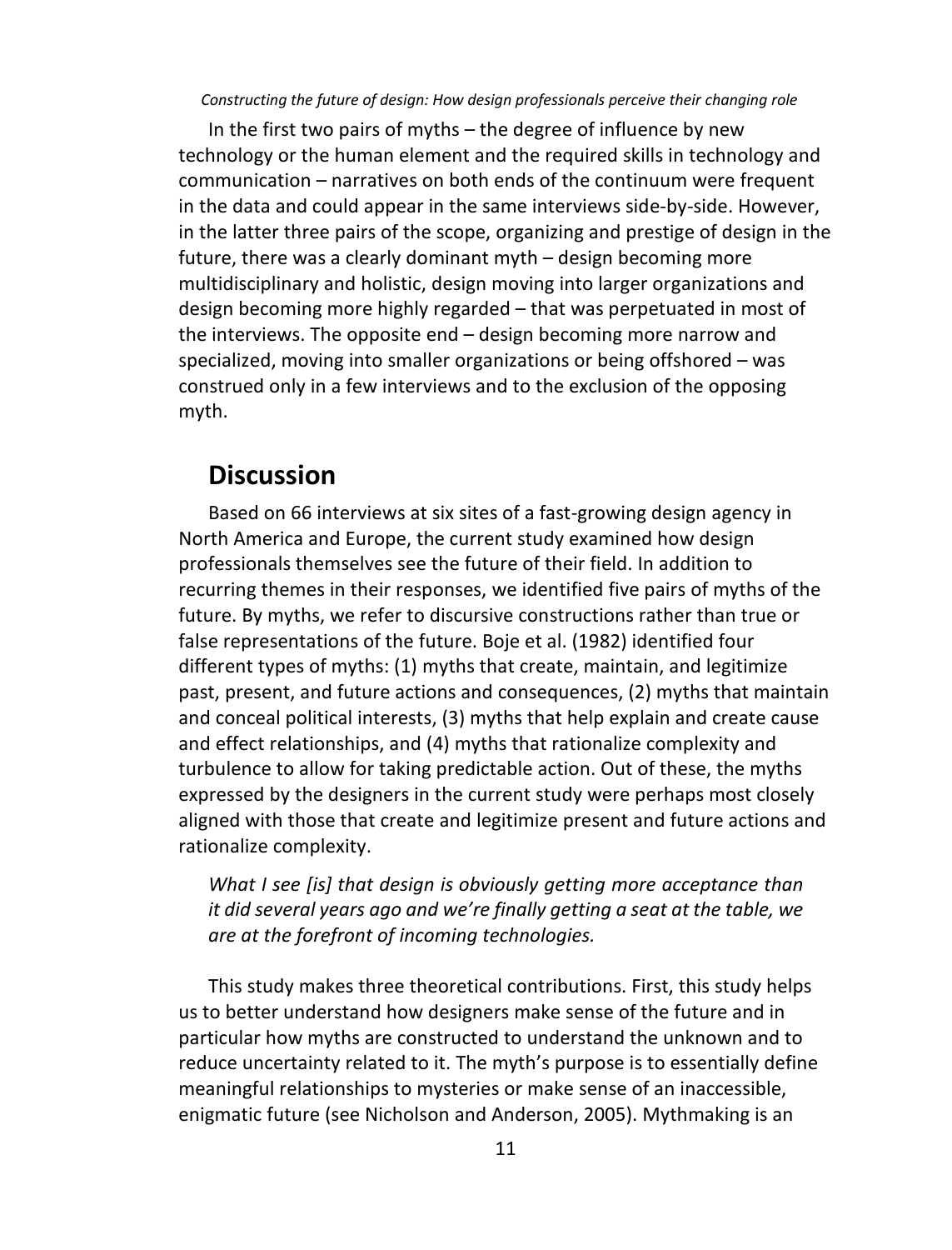adaptive mechanism whereby individuals and groups maintain logic frameworks within which to attribute meaning to activities and events; without such an adaptive system, we would lack sufficient shared meaning to serve as a basis for coordinated behaviors in the face of uncertainty (Boje et al., 1982).

Second, this study allows us to see what are the dominant future myths among designers. Almost two thirds of the reflections of the designers were focused on the increasing role new technology or the human context of design will play in the future. The influence of new technologies on the profession was the single most highlighted issue, and particularly the Northern American designers emphasized technological advances in virtual and augmented reality, the internet of things, artificial intelligence and other technology trends as having an impact on their professional practice. Designers were frequently portrayed as bridge builders between the potential of these new technologies and the needs faced by people. The first pair of myths on two different key influencers of the design field, new technology and human needs, thus went hand in hand. These were mirrored in the second pair of myths of designers needing more skills in and understanding of technology on one hand, and more skills in collaborating and communicating with diverse stakeholders, partners and users on the other hand.

Myths can vary between different groups, and different myths compete in ongoing negotiation (Boje et al., 1982). In three of the pairs of myths, there was a clearly dominant myth: the scope of design as widening and becoming more holistic, design moving becoming more incorporated to large organizations and the prestige of design continuing to grow. Myths are related to questions of power, and these myths can be seen as legitimizing the profession and its contribution (similar to the mandate of service designers explored by Fayard et al., 2017). The opposite pairs of these myths, on the other hand, were found much less often in the data: designers needing to narrow the scope of their work to specialize more, working in smaller agencies and design work being offshored. It is perhaps unsurprising that particularly the last myth of these was found in only one of the interviews of the current study, as it somewhat implies decreasing valuation of the designers' contribution. Holding or conveying such perceptions could be incongruent with maintaining positive professional identities. More narrow scope and small agencies, however, do not clearly translate to a lesser mandate of design, although the former might imply individual designers contributing to a smaller portion of the overall impact of design. It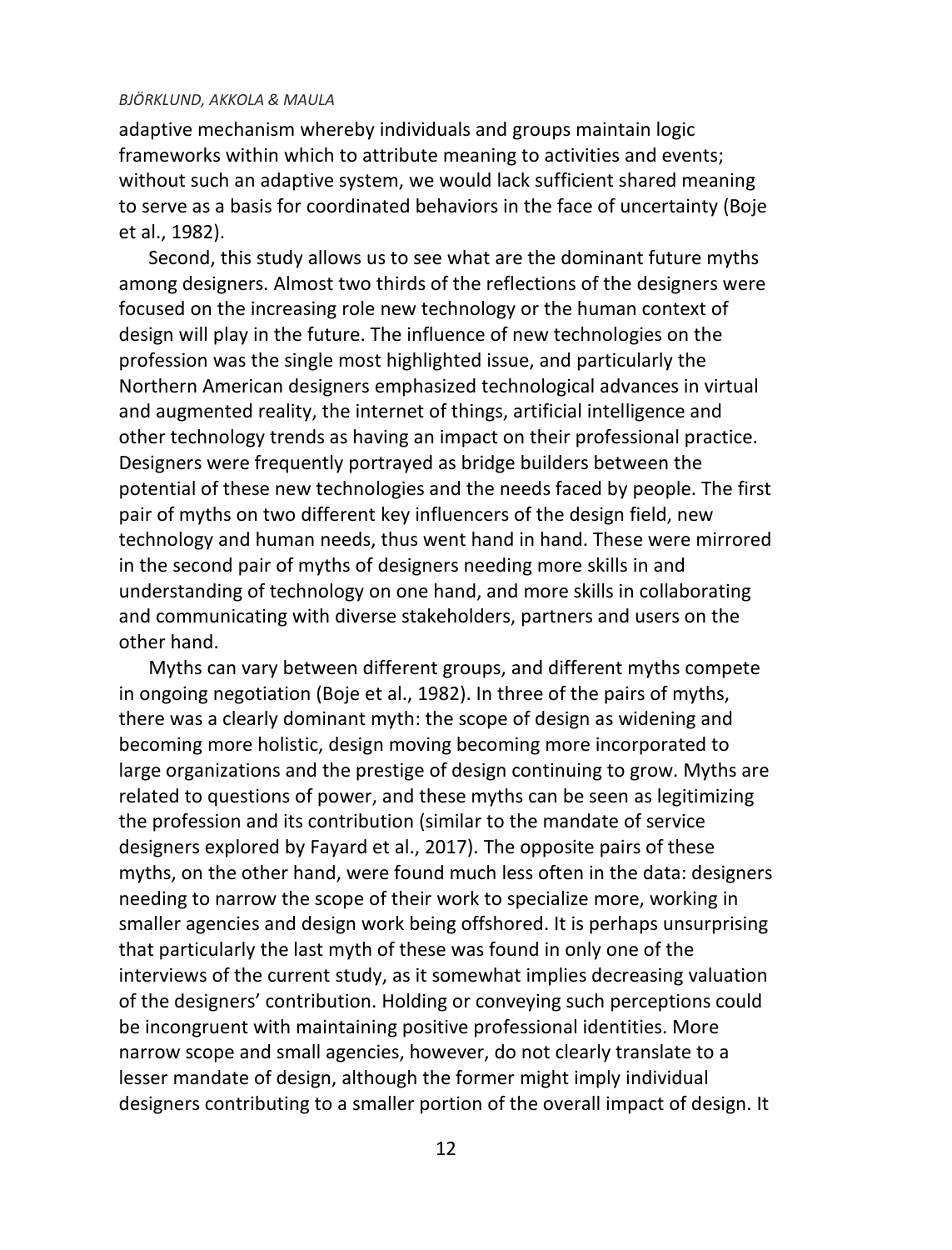is interesting that these themes represented a clear minority of the themes identified in the designers' responses.

Third, this study shows how future oriented myths are used to construct designer identity. As designers construct myths to legitimize their past, current and future actions, they also construct and legitimize themselves. Thus future oriented myths have implications for designer identity and can be seen as one form of narrative identity work (Ibarra & Barbulescu, 2010), which allows designers to continuously construct and reconstruct their identities in dialogue with others (Angouri, 2016; Ybema et al., 2009; Svenningsson & Alvesson, 2003). Designer identity and identity construction in the context of design have been largely overlooked in existing research. This is unfortunate, as the concept of identity could provide us insights on who designers are and what they do (Alvesson et al., 2008; Alvesson, 2010). We find it important that future research explores key questions of designer identity and how it is constructed. Traditional myths are often resistant to change (Boje et al., 1982), and the current results raise the question of whether the centrality of technology may have achieved this status in the design context. However, the current study focused on a single design agency, albeit at multiple locations on two continents – the role of technology might be construed as less central by designers in other agencies. The presence of competing myths in the current study, furthermore, illustrate how difficult it is to construct or legitimate one sole correct myth of the future in a fast-changing environment - the negotiation of the future of design is continuous.

The study has also several practical implications. Although based on a single interview round in a single design agency, and thus cannot be taken to represent the views of the field in general, the results reveal some shared beliefs of the changing role of design from the designers' perspective in this particular agency - designers as the mediators of technology and human needs through their practice.

*Now of course new technologies are emerging all of the time, VR, AR, AI, you name it, that are actually hard for people to understand. So once again there needs to be someone who creates and designs the experience to that all of us are able to benefit from it and enjoy it.*

Many designers in the current study construed themselves as boundary spanners (Tushman & Scanlan, 1981; Walter et al., 2011), and highlighted both the importance of understanding technology and the need for skills and attitudes such as empathy, curiosity and storytelling. This is in line with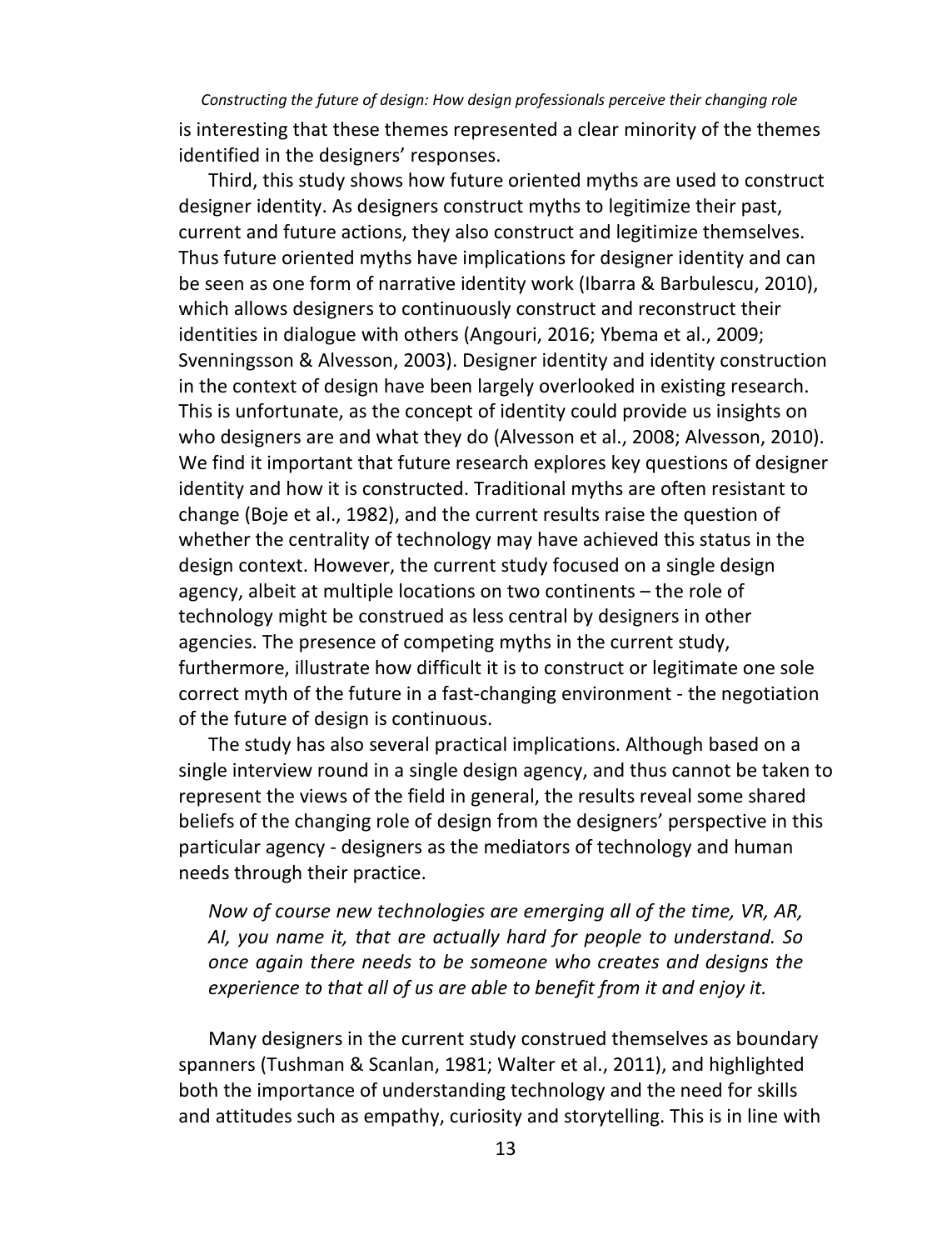what seems to be a growing demand for multidisciplinary education, complementing for example design excellency with collaboration skills and a wide understanding of both the behavioral and organizational context as well as the technological landscape. (Similar collaboration and contextual competence needs are reported in research on engineering education, see e.g. Passow and Passow, 2017.) On the other hand, championship behaviors (Howell et al., 2005) can be assumed to continue to be in practical demand in the midst of the changing role of design and designers and conflicting myths of the scope, organizing and prestige of design in the future even amongst designers.

Indeed, the results reveal tensions between dominant and opposing myths of the future of design, moving towards opposite directions in the scope, organization and prestige of design work. We believe binary myths can provide a useful framework for organizations and individuals for foresight work and constructing, but also for questioning future scenarios. Binaries help us to pay attention to competing views, and at their best, encourage discussion on dominant myths and taken-for-granted elements related to them. Promoting critical thinking and being able to question the dominant myths, acknowledging that they often present only one side of complex phenomena, remains important for design practice and research alike. The current study offers a first glimpse into the nuances of the designer perspective into the changing role of the profession and future of the field. Further research on the narratives and discourses constructed by the designers themselves will help us to better understand the changing role of design – after all, the designers are at the forefront of championing design.

> *Acknowledgements: This research was funded in part by The Finnish Work Environment Foundation (research project grant 117110).*

## **References**

- Alvesson, M. (2010). Self-doubters, strugglers, storytellers, surfers and others: Images of self-identities in organization studies. *Human Relations*, 63(2), 193-217.
- Alvesson, M., Ashcraft, K. L., & Thomas, R. (2008). Identity matters: Reflections on the construction of identity scholarship in organization studies. *Organization*, 15(1), 5-28.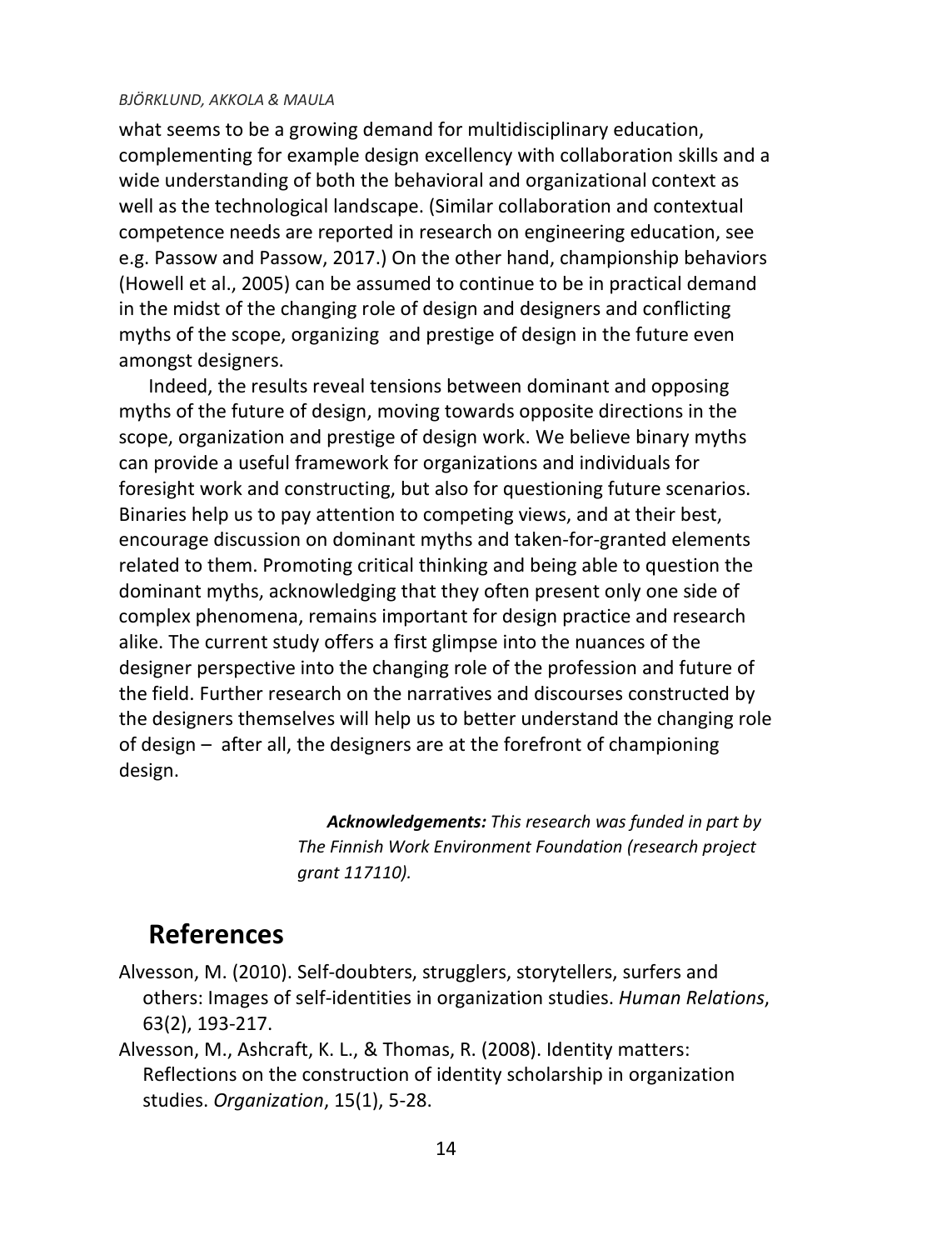- Angouri, J. (2016) Studying Identity. In Hua, Z. (Ed.) *Research Methods in Intercultural Communication: A Practical Guide*. John Wiley & Sons, 37-52.
- Björklund, T.A. (2013). Initial mental representations of design problems: differences between experts and novices. *Design Studies* 34(2), 135-160. DOI: 10.1016/j.destud.2012.08.005
- Boje, D. M., Fedor, D. B., & Rowland, K. M. (1982). Myth making: A qualitative step in OD interventions. *The Journal of Applied Behavioral Science*, 18(1), 17-28.
- Brown, T. (2008). Design Thinking. *Harvard Business Review,* 85-92.
- Brown, T., & Martin, R. (2015). Design for Action. *Harvard Business Review,*  56-64.
- Buchanan, R. (1992). Wicked Problems in Design Thinking. *Design Issues, 8(2),* 5-21.
- Carlgren, L., Rauth, I., & Elmquist, M. (2016). Framing Design Thinking: The Concept in Idea and Enactment. *Creativity and Innovation Management, 25(1),* 38-57. DOI:10.1111/caim.12153
- Clavert, M., Löfström, E., Niemi, H., & Nevgi, A. (2018). Change Agency as a Way of Promoting Pedagogical Development in Academic Communities: a Longitudinal study. *Teaching in Higher Education*. DOI: 10.1080/13562517.2018.1451321
- Cross, N. (2004). Expertise in Design: An overview. *Design Studies, 25,* 427- 441. DOI: 10.1016/j.destud.2004.06.002
- Daly, S., Adams, R.S., & Bodner, G. (2012). What does it mean to design? A qualitative investigation of design professionals' experience. *Journal of Engineering Education*, 101(2), 187-219.
- Defazio, J. (2008). The identification of design experts. Journal of Design Research, 7(1), 84-96.
- Dorst, K. (2011). The core of ' design thinking' and its application. *Design Studies, 32(6)*, 521-532. DOI: 10.1016/j.destud.2011.07.006
- Dutton, J., & Ashford, S. (1993). Selling issues to top management. *Academy of Management Review, 18(3),* 397-428. DOI: 10.5465/AMR.1993.9309035145
- Emmet, D. M., and A. McIntyre. 1970. *Sociological Theory and Philosophical Analysis: A Collection*. London: MacMillan.
- Fayard, A.-L., Stigliani, I., & Bechky, B.A. (2017). How nascent occupations construct a mandate: The case of service designers' ethos. *Administrative Science Quarterly*, 62(29, 270-303.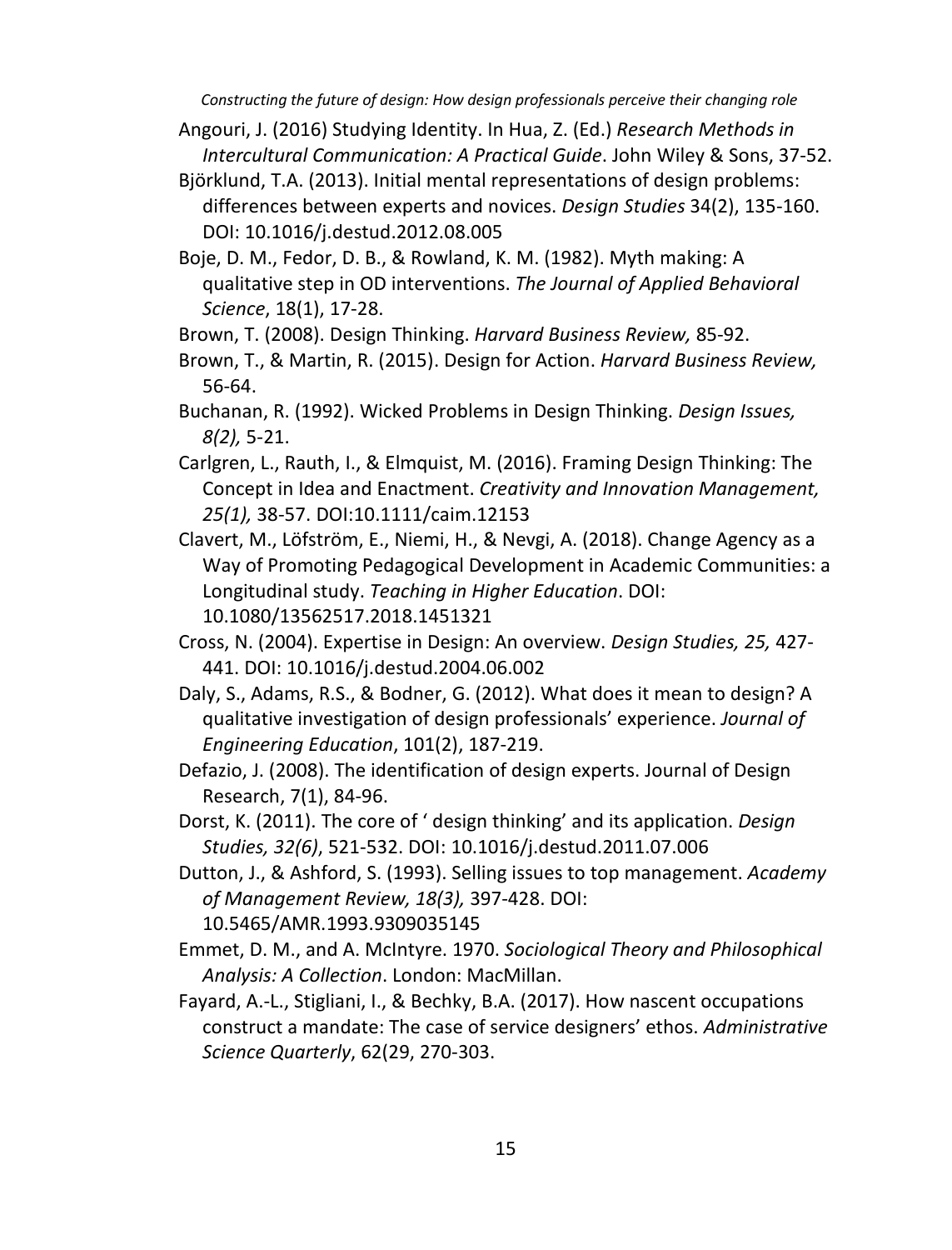- Glen, R., Suciu, C., Baughn, C., & Anson R. (2015). Teaching design thinking in business schools. *The International Journal of Management Education, 13,* 182-192. DOI: 10.1016/j.ijme.2015.05.001
- Gruber, M., De Leon, N., George, G., & Thompson, P. (2015). Managing by design. *Academy of Management Journal, 58(1),* 1-7. DOI: 10.5465/amj.2015.4001
- Howell, J., & Higgins, C. (1990). Champions of Change: Identifying, Understanding, and Supporting Champions of Technological Innovations. *Organizational Dynamics, 19(1),* 40-55.
- Howell, J.M., Shea, C.M., & Higgins, C.A. (2005), Champions of product innovations: defining, developing, and validating a measure of champion behaviour. *Journal of Business Venturing*, 20(5), 641-661.
- Ibarra, H., & Barbulescu, R. (2010). Identity as narrative: Prevalence, effectiveness, and consequences of narrative identity work in macro work role transitions. Academy of Management Review, 35(1), 135-154.
- Johansson-Sköldberg, U., Woodilla, J., & Cetinkaya, M. (2013). Design thinking: past, present and possible futures. *Creativity and Innovation Management, 22(2),* 121-146. DOI: 10.1111/caim.12023
- Kolko, J. (2015). Design Thinking Comes of Age. *Harvard Business Review,*  66-71.
- Lévi-Strauss, C. 2001. Myth and Meaning. London: Routledge.
- Lincoln, B. (2006). An Early Moment in the Discourse of "Terrorism:" Reflections on a Tale from Marco Polo.*Comparative Studies in Society and History* 48 (02): 242-259.
- Maeda, J., Xu, J., Gilboa, A., Sayarath, J., & Kabba, F. (2017). *Design in Tech Report 2017*. Retrieved from [https://designintechreport.files.wordpress.com/2017/03/dit-2017-1-0-7](https://designintechreport.files.wordpress.com/2017/03/dit-2017-1-0-7-compressed.pdf)
	- [compressed.pdf](https://designintechreport.files.wordpress.com/2017/03/dit-2017-1-0-7-compressed.pdf)
- Maeda, J., Xu, J., Gilboa, A., Kabba, F., Sayarath, J., Ku, B., Fan, L., Malhotra, S., & Arnal, L. (2018). *Design in Tech Report 2018*. Retrieved from https://designintech.report/
- Martin, R. (2009). *The Design of Business: Why Design Thinking is the Next Competitive Advantage*. Cambridge MA: Harvard Business Press.
- Miscione, G. 2016. Myth, management of the unknown. *Culture and Organization*, 22(1), 67-87.
- Mosco, V. (1998). Myth-ing links: Power and community on the information highway. *The Information Society*, 14(1), 57-62.
- Nicholson, L., & Anderson, A. R. (2005). News and nuances of the entrepreneurial myth and metaphor: Linguistic games in entrepreneurial